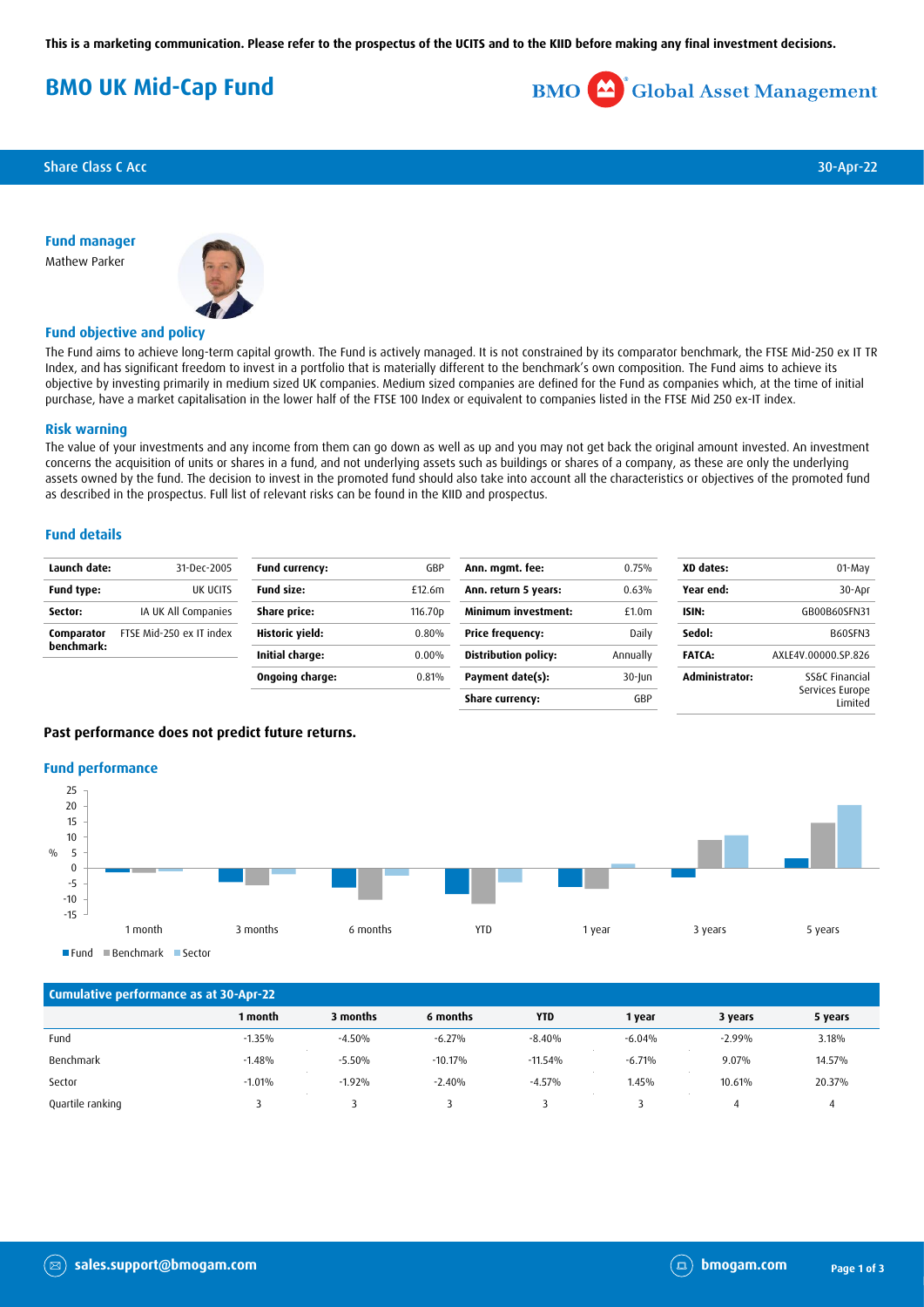## Share Class C Acc 30-Apr-22

| Discrete performance as at 30-Apr-22 |                           |                    |                           |                           |                           |                           |                           |                           |                           |                           |
|--------------------------------------|---------------------------|--------------------|---------------------------|---------------------------|---------------------------|---------------------------|---------------------------|---------------------------|---------------------------|---------------------------|
|                                      | <b>Apr-21</b><br>- Apr-22 | Apr-20<br>- Apr-21 | <b>Apr-19</b><br>- Apr-20 | <b>Apr-18</b><br>- Apr-19 | <b>Apr-17</b><br>- Apr-18 | <b>Apr-16</b><br>- Apr-17 | <b>Apr-15</b><br>- Apr-16 | <b>Apr-14</b><br>– Apr-15 | <b>Apr-13</b><br>- Apr-14 | <b>Apr-12</b><br>– Apr-13 |
| Fund                                 | $-6.04%$                  | 35.62%             | $-23.87%$                 | $-2.51%$                  | 9.11%                     | 20.08%                    | 3.49%                     | 18.53%                    | 16.74%                    | 35.65%                    |
| Benchmark                            | $-6.71%$                  | 41.24%             | $-17.22%$                 | $-1.35%$                  | 6.49%                     | 18.94%                    | $-1.42%$                  | 13.16%                    | 18.23%                    | $\overline{\phantom{a}}$  |
| Sector                               | 1.45%                     | 26.10%             | $-14.80%$                 | 1.70%                     | 7.67%                     | $\overline{\phantom{a}}$  | $\sim$                    | $\sim$                    | $\overline{\phantom{a}}$  | $\sim$                    |
| Quartile ranking                     |                           |                    | $\overline{A}$            | 4                         |                           |                           | $\overline{\phantom{a}}$  | $\overline{\phantom{a}}$  | $\overline{\phantom{a}}$  |                           |

Source: BMO Global Asset Management, Lipper as at 30-Apr-22. Performance data is in GBP terms. Performance returns are based on NAV figures. All fund performance data is net of management fees. Please note that the fund is priced at midday daily whilst the index return reflects the price at close of trading. Costs may increase or decrease as a result of currency and exchange rate fluctuations.

| <b>Sector allocation</b> |       |  |  |
|--------------------------|-------|--|--|
| Industrials              | 41.7% |  |  |
| Consumer Discretionary   | 19 2% |  |  |
| <b>Financials</b>        | 17.6% |  |  |
| Consumer Staples         | 8.6%  |  |  |
| Technology               | 6.9%  |  |  |
| Energy                   | 0.9%  |  |  |
| Cash                     | 5.0%  |  |  |

| <b>Top 10 holdings</b>                         |      |
|------------------------------------------------|------|
| Euromoney Institutional<br><b>Investor PLC</b> | 5.4% |
| National Express Group PLC                     | 5.1% |
| <b>Beazley PLC</b>                             | 5.0% |
| <b>Bunzl PLC</b>                               | 5.0% |
| Inchcape PLC                                   | 4 8% |
| DCC PLC                                        | 4.8% |
| Cranswick PLC                                  | 4 6% |
| Close Brothers Group PLC                       | 4.3% |
| Auto Trader Group PLC                          | 4.1% |
| Berkeley Group Holdings PLC                    | 4 1% |

| <b>Net dividend distributions</b><br>(Pence) |      |  |  |
|----------------------------------------------|------|--|--|
| 2018                                         | 1.87 |  |  |
| 2019                                         | 3.31 |  |  |
| 2020                                         | 1.96 |  |  |
| 2021                                         | 0.98 |  |  |
| 2022                                         | 0.00 |  |  |

| Q1 2022 Active engagement<br>report     |        |
|-----------------------------------------|--------|
| <b>Business Conduct</b>                 | Ω      |
| Climate Change                          | 1      |
| Corporate Governance                    | 10     |
| <b>Environmental Standards</b>          | 7      |
| Human Rights                            | 1      |
| Labour Standards                        | 7      |
| Public Health                           | 1      |
| Last 2 quarters: companies<br>countries | 6<br>7 |

## **Glossary**

|                  | Active Engagement Report We define engagement as dialogue between investors and companies with a focus on encouraging companies to address strategic issues including<br>environmental, social and governance factors. The objective of such dialogue with companies is to reduce risk and support long-term performance. The<br>table sets out, for the fund, the number of companies we have engaged with; the number of countries covered and the individual engagement<br>themes. |
|------------------|---------------------------------------------------------------------------------------------------------------------------------------------------------------------------------------------------------------------------------------------------------------------------------------------------------------------------------------------------------------------------------------------------------------------------------------------------------------------------------------|
| Quartile Ranking | A measure of performance where all funds within the sector are ranked and split into 4 groups. The best 25% performing funds are in the first (1)<br>quartile, the next 25% into the second (2) quartile and the worst 25% into the fourth (4) quartile.                                                                                                                                                                                                                              |